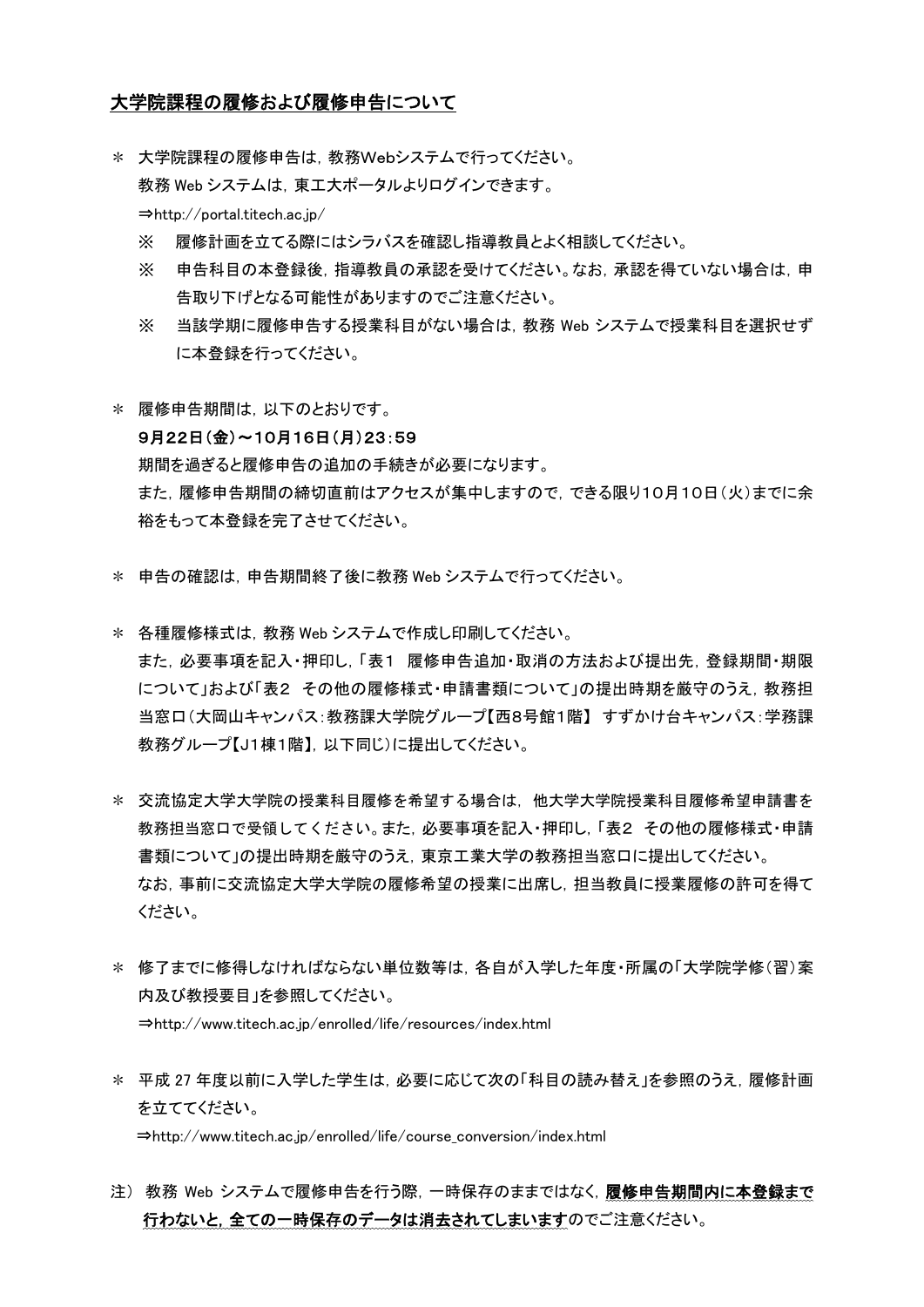表1 履修申告追加・取消の方法および提出先, 登録期間・期限について

| 事項                   | 開講クォーター・<br>形式 |           | 登録期間 期限                          | 様式の作成方法 |                                                                                                                                           |
|----------------------|----------------|-----------|----------------------------------|---------|-------------------------------------------------------------------------------------------------------------------------------------------|
| 履修申告<br>の追加を<br>する場合 | 3Q<br>$3 - 4Q$ | 毎週の<br>講義 | 10月17日(火)<br>$~11$ 月 6 日(月)      | 紙面      | $<$ Web $>$<br>教務 Web システムの<br>【追加申告】より登録<br>(様式提出不要)<br><紙面><br>教務 Web システムの<br>【追加申告】より<br>【履修様式第3号】を印刷後,<br>所定の教員の許可をもらい、<br>教務担当窓口に提出 |
|                      |                | 集中<br>講義  | 10月17日(火)<br>~当該授業科目の<br>授業最終日まで | 紙面      |                                                                                                                                           |
|                      | 4Q             | 毎週の<br>講義 | 10月17日(火)<br>$~12$ 月 12 日(火)     | Web     |                                                                                                                                           |
|                      |                |           | 12月13日(水)<br>$~1$ 月 22 日(月)      | 紙面      |                                                                                                                                           |
|                      |                | 集中<br>講義  | 10月17日(火)<br>$\sim$ 12 月 12 日(火) | Web     |                                                                                                                                           |
|                      |                |           | 12月13日(水)<br>~当該授業科目の<br>授業最終日まで | 紙面      |                                                                                                                                           |
| 履修申告<br>取消をす<br>る場合  | 3Q<br>$3 - 4Q$ | 毎週の<br>講義 | 10月17日(火)<br>$~10$ 月 23 日(月)     | Web     | $<$ Web $>$<br>教務 Web システムの<br>【申告取消】より登録<br>(様式提出不要)<br><紙面><br>教務 Web システム<br>【申告取消】より<br>【履修様式第4号】を印刷後.<br>所定の教員の許可をもらい、<br>教務担当窓口に提出  |
|                      |                | 集中<br>講義  | 10月17日(火)<br>$\sim$ 10 月 23 日(月) | Web     |                                                                                                                                           |
|                      |                |           | 10月24日(火)<br>~当該授業科目の<br>授業最終日まで | 紙面      |                                                                                                                                           |
|                      | 4Q             | 毎週の<br>講義 | 10月17日(火)<br>~12月19日(火)          | Web     |                                                                                                                                           |
|                      |                | 集中<br>講義  | 10月17日(火)<br>$~12$ 月 19 日 (火)    | Web     |                                                                                                                                           |
|                      |                |           | 12月20日(水)<br>~当該授業科目の<br>授業最終日まで | 紙面      |                                                                                                                                           |

※ 提出期限を過ぎるといっさい受け付けられませんので期日を厳守してください。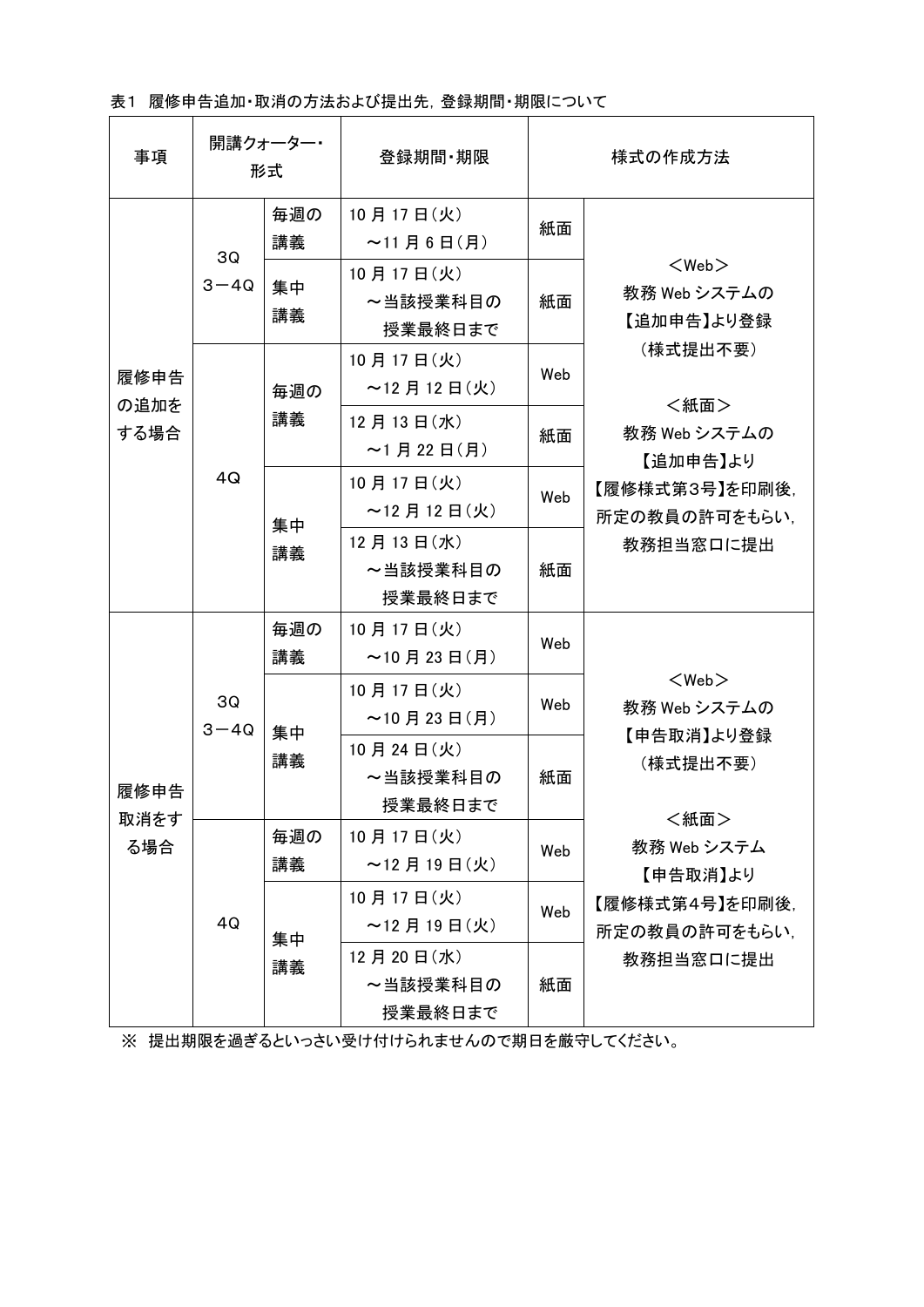## 表2 その他の履修様式・申請書類について

| 事項                                                       | 提出先及び登録期間・期限<br>$\times$ 1                                                                                                           | 様式の作成方法                                                     |
|----------------------------------------------------------|--------------------------------------------------------------------------------------------------------------------------------------|-------------------------------------------------------------|
| 履修課程・履修年次・履修<br>学期の変更をする場合                               | 履修申告期間中に教務担当窓口に<br>提出<br>(月)<br>$\overline{16}$<br>9月23日(金)~10月11日 <del>(火)</del>                                                    | 教務 Web システムの【様式の申請】<br>より【履修様式第2号】を印刷後,<br>所定の教員の許可をもらう     |
| 学士課程授業科目を修士課<br>程の修了単位として認定を<br>希望する場合<br>【H27年度以前入学生のみ】 | 当該授業科目の授業最終日までに<br>教務担当窓口に提出                                                                                                         | 教務 Web システムの【様式の申請】<br>より【履修様式第7号】を印刷後,<br>所定の教員の許可をもらう ※2  |
| 学士課程在籍時に履修した<br>大学院授業科目の認定を<br>希望する場合                    | 履修申告期間中に教務担当窓口に<br>提出<br>22<br>$\frac{16}{16}$<br>(月)<br>$9$ 月 $\overline{23}$ 日 $(\hat{2})$ ~10月 $\overline{11}$ 日 $(\overline{4})$ | 教務 Web システムの【様式の申請】<br>より【履修様式第8号】を印刷する<br>$\times 2$       |
| (旧)副専門の申請をする場<br>合<br>【H27年度以前入学生のみ】                     | 履修申告期間中に教務担当窓口に<br>提出 <sub>__</sub> ,※3<br>(H)<br>16<br>9月23日(金)~10月11日(火)                                                           | 教務 Web システムの【様式の申請】<br>より【履修様式第13号】を印刷後,<br>所定の教員の許可をもらう    |
| 副専門学修プログラムの<br>履修を希望する場合                                 | 履修申告期間中に教務担当窓口に<br>提出<br>(月)<br>"<br>9 月 <del>23</del> 日(金)~10 月 <del>11</del> 日 <del>(火)</del>                                      | 教務 Web システムの【様式の申請】<br>より【履修様式第14号】を印刷後,<br>所定の教員の許可をもらう ※4 |
| 特別専門学修プログラムの<br>履修を希望する場合                                | 履修申告期間中に教務担当窓口に<br>提出<br>$16$ (月)<br>9月23日(金)~10月11日(火)                                                                              | 教務 Web システムの【様式の申請】<br>より【履修様式第15号】を印刷後.<br>所定の教員の許可をもらう ※4 |
| 交流協定大学大学院の<br>授業科目の履修を希望する<br>場合                         | 履修申告期間中に教務担当窓口に<br>提出 ※5<br>$16$ (月)<br>9月23日(金)~10月11日(火)                                                                           | 他大学大学院授業科目履修希望申<br>請書を教務担当窓口で受領し,<br>必要事項を記入する              |

※1 提出期限を過ぎるといっさい受け付けられませんので期日を厳守してください。

※2 教務 Web システムで当該科目を登録(一時保存又は本登録)した後に様式を作成してください。

※3 認定に必要な単位をすべて修得した後に提出してください。

ただし,最終学期については単位修得予定として履修申告期間に提出してください。

- ※4 H27 年度以前入学生は窓口にご相談ください。
- ※5 申請書を提出する前に必ず交流協定大学大学院の履修希望の授業に出席し,担当教員に授業 履修の許可を得てください。

提出先:教務担当窓口

大岡山キャンパス:教務課大学院グループ【西8号館1階】 すずかけ台キャンパス:学務課教務グループ【J1棟1階】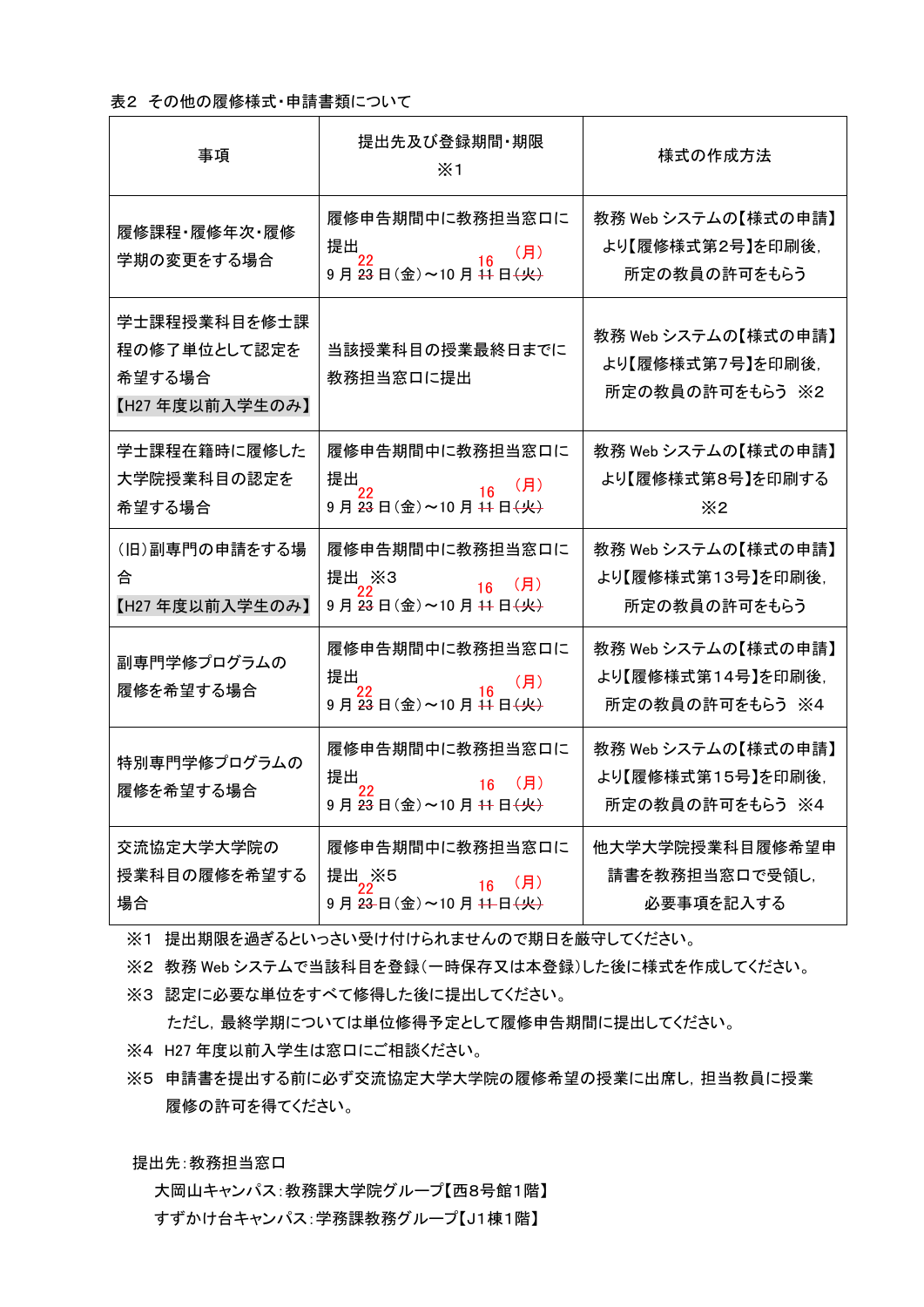## **Graduate school course registration**

- \*You can register the courses through the Web system for students and faculty. You can log in from Tokyo Tech Portal: ⇒http://portal.titech.ac.jp/
- \*Please check syllabi and consult with your academic supervisor before you register. Your academic supervisor will check and approve the courses after you complete the course registration.
- \*Do not forget to complete your registration even if you do not have any course to register through the semester. (If you do not have to select any course, click Course Registration→ Verify→go on to registration→register)
- \*Course registration period:

Friday, September 22  $\sim$  Monday, October 16, 23:59

If you fail to register during the period above or need to add some courses, you can add courses during the course addition period.

We recommend that you complete the registration by Monday, October 10 because access will be concentrated on October 11.

\*You can refer to the courses you have registered at the Web system for students and faculty after the course registration period.

\*Forms related to courses are available on the Web system for students and faculty. Please refer to Chart 1 and 2 for schedules and details. Forms will be accepted at the Graduate group, Student division in Ookayama campus or Student group, Student division in Suzukakedai campus.

- \* If you wish to take courses of the other Graduate schools which have exchange agreements with Tokyo Tech, a course application request form is available at the Student Division office. You need an approval from the course instructor beforehand. Refer to Chart 2 for details.
- \*For required credits towards your completion, please refer to the Graduate school study guide of your year of admission. ⇒http://www.titech.ac.jp/enrolled/life/resources/index.html
- \*Students who have enrolled in 2015 or before need to make your study plan referring to the Course Conversion. ⇒http://www.titech.ac.jp/enrolled/life/course\_conversion/index.html
- \*When you register your courses on the Web system, you have to complete within the course registration period. Otherwise your temporary recorded information will be deleted.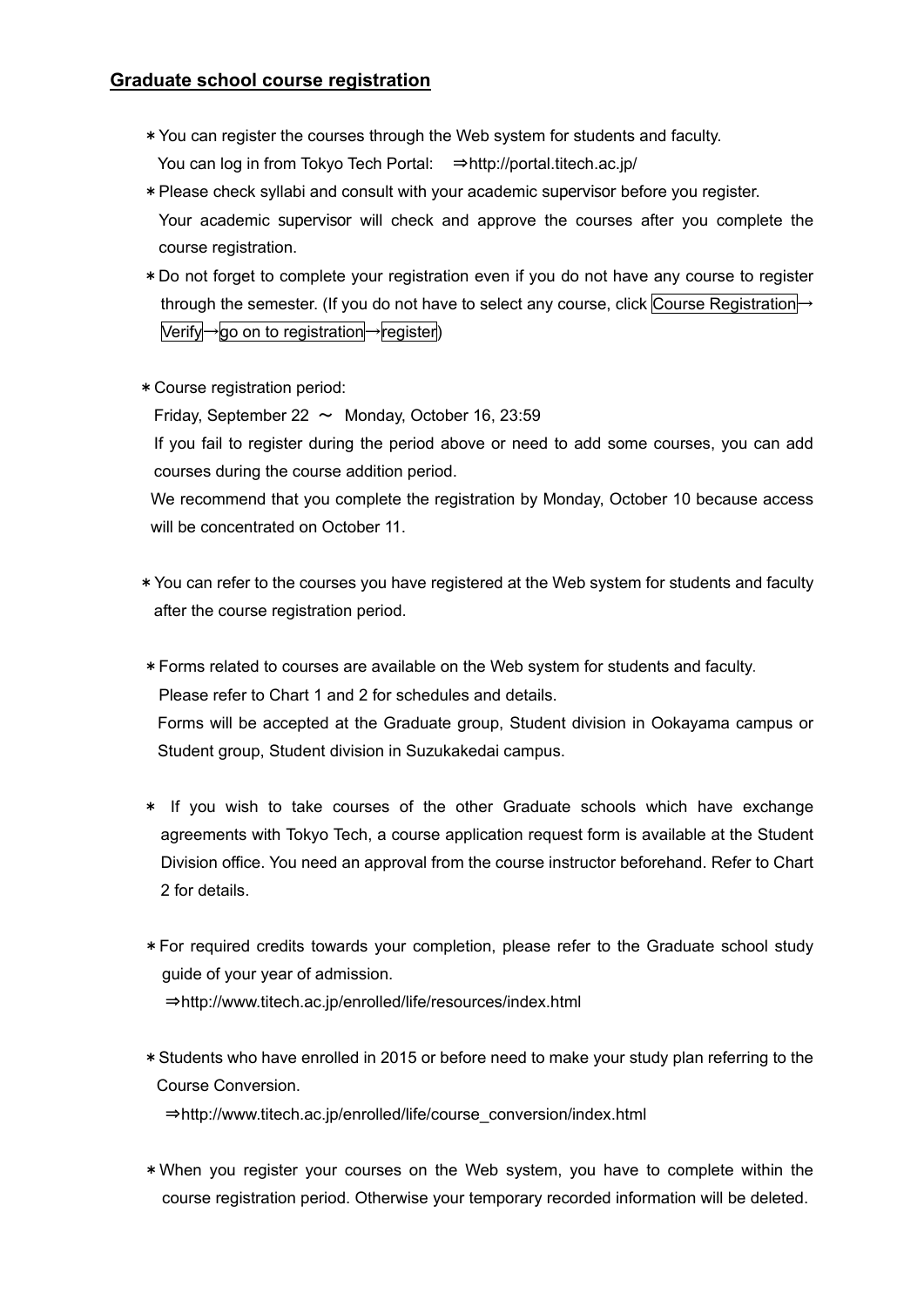| Purpose                | <b>Offered Quarter</b><br>and Course Type |               | Application Period*                              | How to apply |                                                                                                                                                                                                                                                                                                                                                                        |
|------------------------|-------------------------------------------|---------------|--------------------------------------------------|--------------|------------------------------------------------------------------------------------------------------------------------------------------------------------------------------------------------------------------------------------------------------------------------------------------------------------------------------------------------------------------------|
| Course<br>Addition     | 3Q<br>$3-4Q$                              | Every<br>Week | Oct. 17 Tue.<br>$~\sim$ Nov. 6 Mon.              | Docu<br>ment | $<$ Web $>$<br>Register from<br><b>[Course addition]</b> of<br>Web system for students<br>and faculty                                                                                                                                                                                                                                                                  |
|                        |                                           | Intensive     | Oct. 17 Tue<br>$\sim$ last day<br>of the course  | Docu<br>ment |                                                                                                                                                                                                                                                                                                                                                                        |
|                        | 4Q                                        | Every         | Oct. 17 Tue.<br>$\sim$ Dec. 12 Tue.              | Web          | (Document is not required)<br>$<$ Document $>$<br>From 【Course addition】of<br>Web system for students and<br>faculty, print out a form<br>[No.3] and obtain<br>signatures and seals of an<br>Instructor and your academic<br>supervisor.                                                                                                                               |
|                        |                                           | Week          | Dec. 13 Wed.<br>$\sim$ Jan. 22 Mon.              | Docu<br>ment |                                                                                                                                                                                                                                                                                                                                                                        |
|                        |                                           | Intensive     | Oct. 17 Tue.<br>$\sim$ Dec. 12 Tue.              | Web          |                                                                                                                                                                                                                                                                                                                                                                        |
|                        |                                           |               | Dec. 13 Wed.<br>$\sim$ last day<br>of the course | Docu<br>ment |                                                                                                                                                                                                                                                                                                                                                                        |
|                        | 3Q<br>$3-4Q$                              | Every<br>Week | Oct. 17 Tue.<br>$\sim$ Oct. 23 Mon.              | Web          | $<$ Web $>$<br><b>Register from</b><br>[Course cancellation] of<br>Web system for students and<br>faculty<br>(Document is not required)<br><document><br/>From 【Course cancellation】<br/>of Web system for students<br/>and faculty, print out a form<br/>[No.4] and obtain<br/>signatures and seals of an<br/>Instructor and your academic<br/>supervisor.</document> |
|                        |                                           | Intensive     | Oct. 17 Tue.<br>$\sim$ Oct. 23 Mon.              | Web          |                                                                                                                                                                                                                                                                                                                                                                        |
| Course<br>Cancellation |                                           |               | Oct. 24 Tue.<br>$\sim$ last day<br>of the course | Docu<br>ment |                                                                                                                                                                                                                                                                                                                                                                        |
|                        | 4Q                                        | Every<br>Week | Oct. 17 Tue.<br>$\sim$ Dec. 19 Tue.              | Web          |                                                                                                                                                                                                                                                                                                                                                                        |
|                        |                                           | Intensive     | Oct. 17 Tue.<br>$\sim$ Dec. 19 Tue.              | Web          |                                                                                                                                                                                                                                                                                                                                                                        |
|                        |                                           |               | Dec. 20Wed.<br>$\sim$ last day<br>of the course  | Docu<br>ment |                                                                                                                                                                                                                                                                                                                                                                        |

\* A course addition/cancellation will not be accepted after the application period.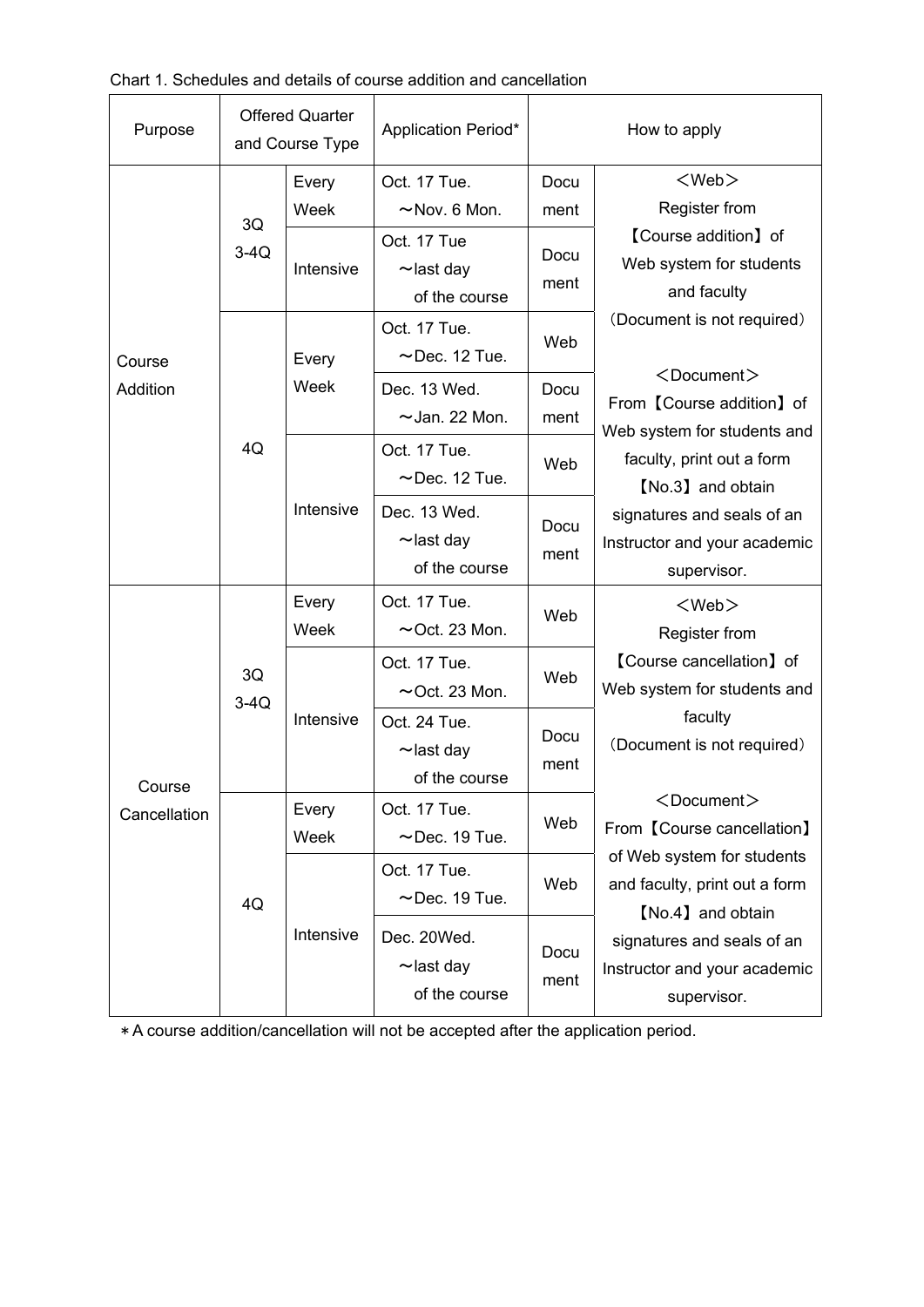| Chart 2. Schedules and details of other applications |  |
|------------------------------------------------------|--|
|------------------------------------------------------|--|

| Purpose                                                                                                                                                             | Application period and<br>Place to submit *1                                                                                                | How to apply                                                                                                                                                                                    |
|---------------------------------------------------------------------------------------------------------------------------------------------------------------------|---------------------------------------------------------------------------------------------------------------------------------------------|-------------------------------------------------------------------------------------------------------------------------------------------------------------------------------------------------|
| Change of program,<br>academic year, or<br>semester of a seminar<br>course                                                                                          | 16 Mon.<br>22<br>Sep. 23 Fri. ~ Oct. 44 Tue.<br>Graduate services group,<br>Ookayama<br>Student Group, Suzukakedai                          | From [Submitting course]<br>Administration forms] of Web<br>system for students and faculty,<br>print out a form [No.2] and<br>obtain a signature and a seal of<br>your academic supervisor.    |
| Request for approval:<br>Undergraduate school<br>course acquired credit as a<br>Master's program credit<br><b>[Only for students enrolled</b><br>in 2015 or before] | Until the last day of the course<br>Graduate services group,<br>Ookayama<br>Student Group, Suzukakedai                                      | From 【Submitting course<br>Administration forms] of Web<br>system for students and faculty,<br>print out a form [No.7] and<br>obtain a signature and a seal of<br>your academic supervisor. *2  |
| Request for approval:<br>Graduate school credit<br>acquired during<br>Undergraduate school                                                                          | <b>16 Mon.</b><br>Sep. 23 Fri. ~ Oct. 44 Tue.<br>Graduate services group,<br>Ookayama<br>Student Group, Suzukakedai                         | From 【Submitting course<br>Administration forms] of Web<br>system for students and faculty,<br>print out a form [No.8] *2                                                                       |
| Request for Fukusenmon<br>(旧) Only for students<br>enrolled in 2015 or before]                                                                                      | 16 Mon.<br>Sep. 23 Fri. ~ Oct. 44 Tue. *3<br>Graduate services group,<br>Ookayama<br>Student Group, Suzukakedai                             | From 【Submitting course<br>Administration forms] of Web<br>system for students and faculty,<br>print out a form 【No.13】 and<br>obtain a signature and a seal of<br>your academic supervisor.    |
| Request for approval:<br><b>Graduate Minor</b>                                                                                                                      | $\frac{22}{16}$ Mon.<br>Sep. $\frac{23}{16}$ Fri. $\sim$ Oct. 44 Tue.<br>Graduate services group,<br>Ookayama<br>Student Group, Suzukakedai | From 【Submitting course<br>Administration forms] of Web<br>system for students and faculty,<br>print out a form 【No.14】 and<br>obtain a signature and a seal of<br>your academic supervisor. *4 |
| Request for approval:<br>Progressive Graduate<br>Minor                                                                                                              | $22$<br>Sep. $23$ Fri. $\sim$ Oct. 44 Tue.<br>Graduate services group,<br>Ookayama<br>Student Group, Suzukakedai                            | From 【Submitting course<br>Administration forms] of Web<br>system for students and faculty,<br>print out a form 【No.15】 and<br>obtain a signature and a seal of<br>your academic supervisor. *4 |